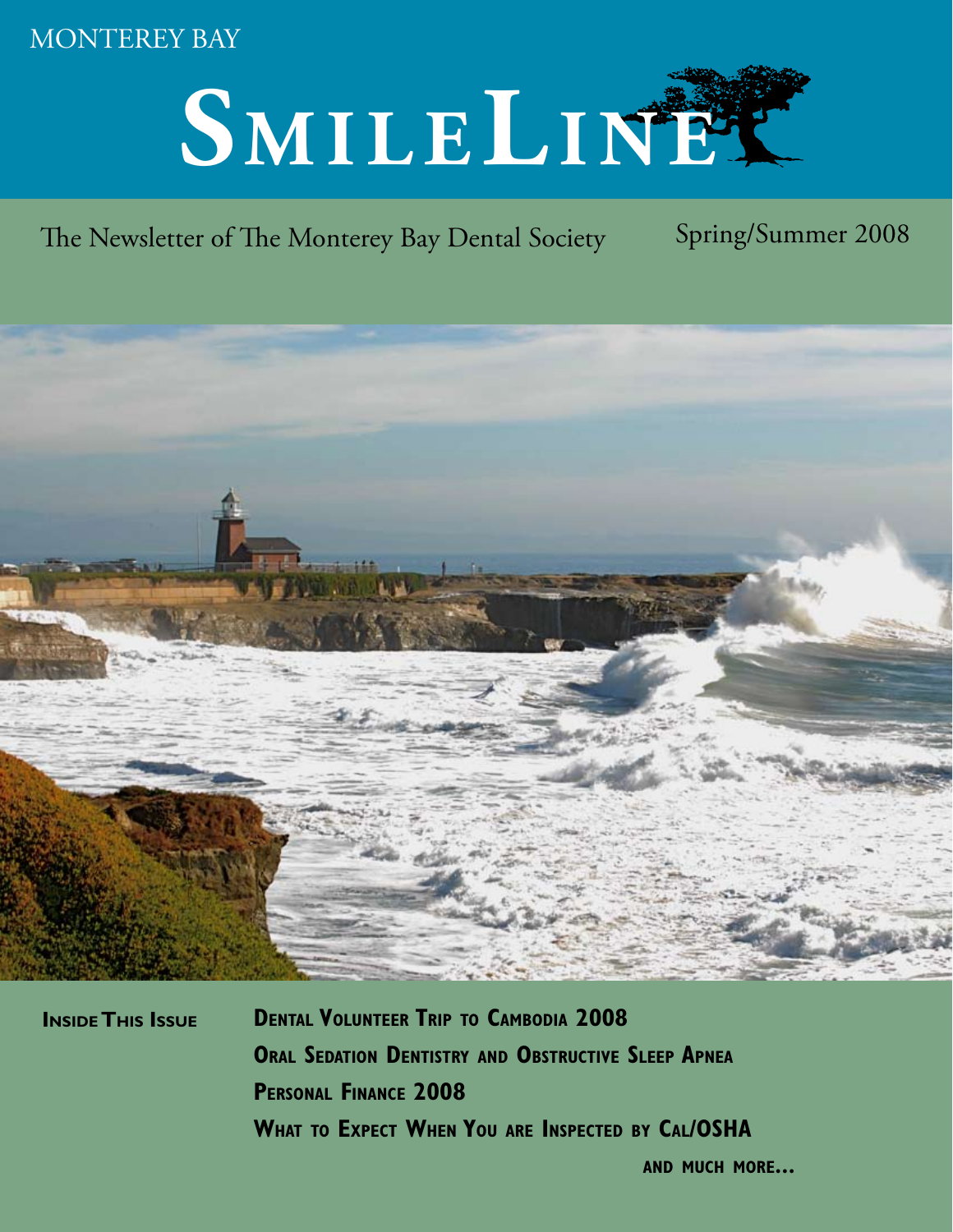# MONTEREY BAY



# **Notes From The President...**

ello Everyone! I hope the New Year has been a healthy, happy and productive one so far. I wanted to take some time to update you on the progress we have made on a few of the action items I have been focusing on these past few months.

A little over a month ago, I met with Dr. Tom McKay, Director of Allied Health and Dr. Bridgete Clark, Program Chair for the Cabrillo College Dental Hygiene Program, regarding the status of the dental hygiene alumni association and the potential for enhancing an endowed scholarship for a local hygienist. The meeting was fruitful, and their suggestions and advice lent some good direction to the project. **H**



Following that meeting, Dr. Clark and Debbie Reynon (head of the Santa Cruz ROP dental assisting program) came to our MBDS board meeting held the following week. Dr. Clark was able to give us a status report, and we presented our project itinerary and goals to the board for feedback. Ms. Reynon very graciously offered any assistance she and her students could give in order to bring this project to fruition. Carole Hart, in her infinite wisdom, searched

her photographic memory banks and realized that the Monterey Bay Dental Society still had access to \$3700.00 in funds currently in the CDA Foundation that had been previously donated by individual dentists to go towards a future hygiene program, directed as such during the time that the dental society had contributed funds to the Cabrillo Hygiene Program. Carole is at this time tracking down this money, and we will be able to put these funds to work.

The following week, the Cabrillo hygiene department graciously invited me to present at the start of their Curriculum Committee biannual meeting. I was able to update them in regards to our project goals. Our main goal is organization of a fundraiser/dinner event which will serve two purposes. First, the function will help raise funds for an <u>ongoing endowment fund</u> for the hygiene department and second, to directly involve the second year graduating class in what would be a graduation event/meet and greet with the local dental community. At this event, scholarships and awards for next year's recipients will be awarded, making it an event to look forward to! Debbie Reynon expressed interest in involving the ROP students as well.

The week following my presentation at Cabrillo, I was contacted by Patricia Anderson, a local hygienist, who requested a meeting between myself, Patricia, and two fellow hygienists, Cheryl Lemon (faculty member at Cabrillo) and Karine Strickland, current President of the Monterey Bay Dental Hygiene Association (MBDHA). All three were acting as representatives of the MBDHA. We met at my office and reviewed the current status of this future project. This meeting was incredibly productive, and the enthusiasm these health care practitioners exhibited regarding the future of dental hygiene around the Monterey Bay was contagious to say the least. The MBDHA is also willing to participate and incorporate their own current scholarship/award event itinerary at this upcoming function.

During all the meetings there was a general consensus that the future of any alumni association lies in the students that are currently enrolled in the program. Focusing our efforts on developing a consistent, enjoyable and enriching event where we can all gather and renew our relationships, celebrate the accomplishments of our new team members, and welcome those just starting their educational journey, will have a lasting benefit on the dental community as a whole. We have a great opportunity to create a community event that will include hygiene alumni, students, faculty, local dentists, hygienist members of the MBDHA, dental assistants and benefactors.

I feel so fortunate for the chance to work with this coalition of incredibly gifted and motivated health care practitioners. I will keep you all updated on our progress. Please feel free to contact me at any time regarding any input or suggestions you may have.

Respectfully,

William C. Francis DDS

President Monterey Bay Dental Society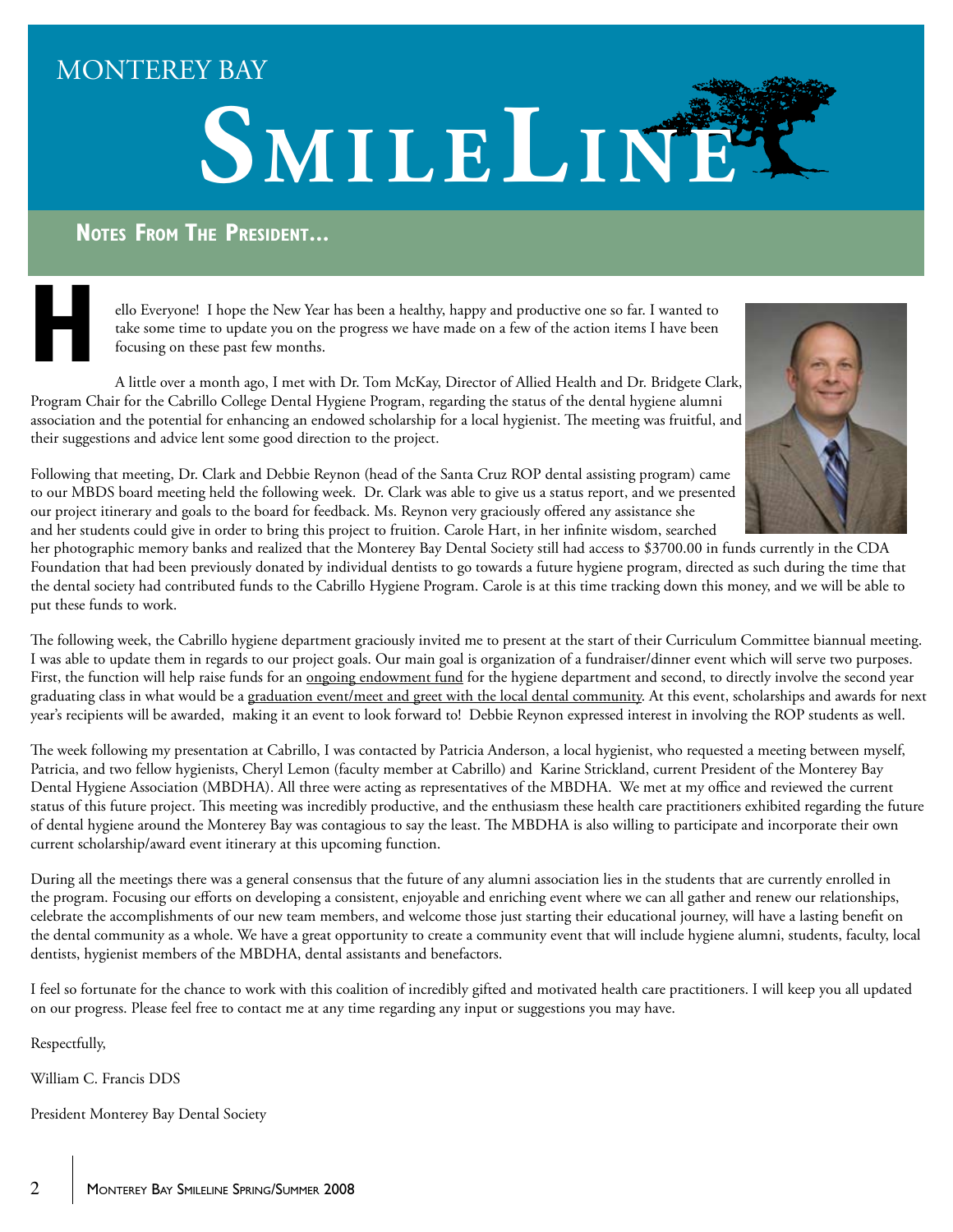## **From The Editor**

Times are changing. Paradigms in patient care are changing. Decisions regarding what is the best treatment for a patient who presents with failing restorations, endodontic problems, periodontal disease and who is demanding whiter teeth and fresh breath are far different in 2008 than they were in 1998, and completely different than they might have been in 1988 or 1978. Economic times have changed, too. Whether an individual is working in the service or construction industries, health care or high tech, or if they are retired on a "fixed income", every one of us is feeling a pinch. Personally, even with a hybrid automobile, I cannot believe how much of my monthly budget goes towards gasoline. In my own practice folks are putting off treatment they feel is nonessential, patients are cancelling their maintenance visits, and we are hearing all kinds of new and imaginative reasons people need to postpone their dental appointments.

We may feel an urge to counter this problem by recommending more treatment for our patients, more tests (such as for periodontal microorganisms, salivary pH or metal allergies), and more expensive options for care when more economical alternatives would suffice and insisting these be started immediately in order to avoid dire consequences. We have staff to pay, rents and mortgages, and after all we have a certain lifestyle to maintain!

I would offer a word of caution. 'Though there are exceptions, the average consumer in 2008 is wary of gimmicks. They want quality and value—and in fact it is my perception that people are looking at expenditures more as investments than purchases. They want honesty, a familiar face who they can trust, and they want their questions answered. They also are prioritizing their needs, and expect their mechanic, tax advisor, personal trainer, physician and their dentist to be up front (and, again, honest) about what matters most, what's next, and what's optional.

I always smile when remembering a plaque nailed above the private office door in the group I first practiced with up in Petaluma. There were five of us in the practice. Vince, the founding partner, was hugely popular in the community and with his patients. He had survived and thrived through tough times and invested in his practice and his family in the good times. His plaque read, "Age and Treachery will always overcome Youth and Skill". Etched into the plaque was a bent-over old man whacking a youngster on the rear with his cane. Vince put that up there just to irritate the rest of us, who were all about half his age. Vince didn't practice treachery. He practiced good quality dentistry, took good care of his patients and his staff, and he made decisions wisely after careful consideration. We all know things will get better. Cavities will get deeper. Gums will bleed. We will get a new economic stimulus package along with a new administration. For now, I would suggest we offer the finest care we can in a manner that our patients know is what they need, and will hold up with time. Offer alternatives. Explain options and risks. Don't take it personally if Mrs. Smith wants to wait. Document what you have recommended. Be available if she wants to come back in and ask a few questions. Be consistent in the care you provide—this is a time when personal and professional ethics are under close scrutiny. And maybe most important, be realistic about your own expenditures and goals.

Best wishes for a great summer

#### Board of Directors for 2008

President President Elect Vice President Secretary/Treasurer Trustee Immediate Past President County Director County Director County Director County Director County Director Publications Fluoridation Committee Community & Public Relations Legislative & Cal D Pac New Dentist Committee Dental Health Committee Dental Health Committee Ethics Committee Dental Care Committee Peer Review Committee William Francis, DDS Chad Cassady, DDS Marielena Murillo, DDS Mona Goel, DDS Bruce Donald, DDS Stuart Osaki, DDS Tim Griffin, DDS Alison Jackson, DDS Geralyn Menold, DDS David Shin, DDS Robert Woolery, DDS Lloyd Nattkemper, DDS Bruce Donald, DDS Mark Joiner, DDS Nannette Benedict, DDS Carl Sackett, DDS Alison Jackson, DDS Kenji Saisho, MD, DDS Al Grosnick, DDS Nannette Benedict, DDS David Stein, DMD

# **In This Issue**

| Oral Sedation Dentistry & Obsturctive Sleep Apnea<br>Tod Morgan, DMD     | 4  |
|--------------------------------------------------------------------------|----|
| Dental Volunteer Trip to Cambodia 2008<br>J. Mark Bayless, DMD           | 5  |
| Personal Finance 2008<br>Doug Carlsen, DDS                               | 7  |
| <b>Community Partners to Help Patients in Need</b><br>Kathleen Mc Carthy | 9  |
| <b>Dientes Community Dental Care Update</b><br>Hugo J. Ferlito, DDS      | 9  |
| How Many Ways?<br>Virenchandra R. Patel, DDS                             | 10 |
| What to Expect When You are Instpected by Cal/OSHA 11<br>Rodney Stine    |    |
| Dental Treatment and Hypertension                                        | 12 |
| <b>New Antibiotics Protocols</b><br>Arthur W. Curley, Esq.               | 13 |

Lloyd P. Nattkemper, DDS Editor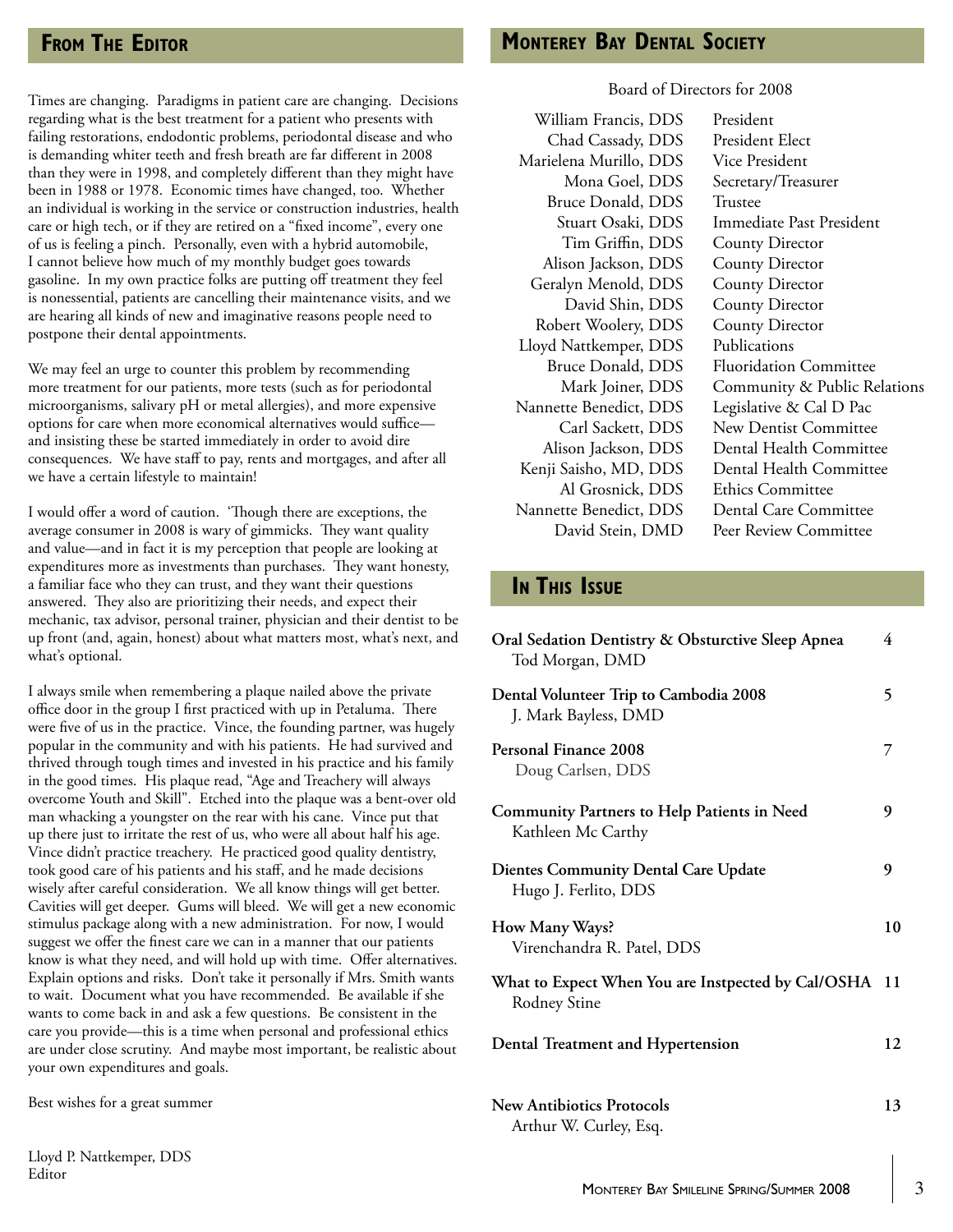#### **By Todd Morgan, DMD**

In recent years the use of oral conscious sedation in dental practice has enjoyed a sharp boost in popularity and demand among anxious consumers. The number of dentists who advertise "sedation dentistry" is increasing and holds the potential to become as common as the "cosmetic dentist." Interestingly, one can draw surprising comparisons between these two labels when you consider that most dentists are very well equipped with the basic skills needed to competently provide a wide variety of professional services, including sedation dentistry. A condition called obstructive sleep apnea (OSA), however, introduces significant risks into the sedation equation. OSA, the third most common health problem behind only diabetes and asthma, and has been proven to be a significant risk factor in cardiovascular disease and significantly contributes to complication associated with anesthesia and sedation. OSA deserves attention from dental professionals, who are in a unique position to screen, refer, and perhaps even treat patients at risk. Undetected OSA is common, and potentially leaves many of our patients vulnerable to problematic airway collapse during sedation procedures.

Last year, the Governor of California signed new legislation aimed at more closely regulating oral conscious sedation provided in the dental setting. As of January 1st, proof of competence and a permit is required of providers who deliver these services for their patients. Of interest is that no permit is required to provide a single, standard dose of a prescription sedative before treatment. But even a single dose given at bed time or for sedation purposes can aggravate pharyngeal collapse, leading to apneic events and significant oxygen desaturation. Any dentist who writes sedative-hypnotic prescriptions for their patients should be aware of OSA and take appropriate precautions in these patients.

#### **SIGNS AND SYMPTOMS OF OSA**

The hallmark symptom of OSA is snoring: a consequence of partial upper airway obstruction and dubbed "the second most obnoxious sound that comes from the human body." Snoring is common and probably benign in most cases. However, with the progression of time, the influence of gravity, and an extra 25 lbs, snoring can progress to more serious pharyngeal collapse and apnea. A typical patient with OSA that might present in our practices is a male, between 40 and 60 years old that is mildly obese and has the type of tongue and access to the oral cavity that will have us considering a new occupation. However, thin people can have apnea as well and monitoring the blood oxygen saturation of every patient before, during and after operative procedures is essential. Multiple dosing is a common practice in oral conscious sedation and this can often lead to a peak in pharmokinetic action, producing significant apnea. Under these circumstances, even healthy patients may begin to exhibit apnea and pharyngeal collapse, requiring respiratory assistance such as "chinning" (mandibular protrusion) technique or ventillation. Sedation dentists that employ longer acting agents are obliged to guard against a "peak" occurring some time after a procedure is completed and the patient is home "sleeping it off," and still susceptible to apnea. If the patient has a CPAP machine or an oral appliance, this is an important time to wear these devices.

#### **THE ANESTHESIA EXPERIENCE**

The American Society of Anesthesiologists (ASA) has already established guidelines on the management of OSA patients in hospitals, implementing special precautions and protocols such as close observation and avoidance of narcotics. Patients are instructed to bring CPAP equipment or an oral appliance with them for use post-op. A prospective study at Barnes Jewish Hospital in 2006 that looked at the incidence of OSA in the peri-operative setting found an alarming 40% at risk for moderate-severe apnea. It is known that OSA patients are at 4 times greater risk for post-op complications and by the year 2009, according to the Joint Commission on Accreditation Organization, hospitals will be required to have protocols in place that will detect and provide safety measures for undiagnosed patients, such as screening questionnaires and pre-op overnight oximetry. What lessons can we learn from our medical colleagues?

Sedation is an important service that has allowed many fearful patients access to treatment and better dental health. Careful administration of oral sedation medications is safe and effective, but the prudent dentist should be aware of the added risks associated with OSA. The undiagnosed patients are of special concern, when even appropriate doses of sedatives or narcotics can produce significant upper airway collapse. Part 2 in this series will provide physical clues and simple screening techniques that can unmask the OSA patient and reduce your risk of complications.

C. Herder, J. Schmeck, D. JK Appleboom, and N. de Vries. Risks of general anaesthesia in people with obstructive sleep apnoea. BMJ, October 23,2004

Finkel, K. L. Saager, E. Safarzedeh, M. Bottros,, and M. Avidan. OSA: The Silent Pandemic, In ASA Annual Meeting. 2006 Chicago IL.

R.M. Gupta, A.D.Hannsen and P.C. Gay. Post-operative complications in patients with OSA syndrome undergoing hip or knee replacement: a control study. Mayo Clinic Proc. 2001

*Todd Morgan, DMD, is a restorative general dentist who has developed a special interest and training in sleep medicine. His early research in association with physicians has shown that snoring and obstructive sleep apnea (OSA) can be effectively treated with a new approach called oral appliance therapy (OAT).*

*Dr. Morgan graduated from Washington University School of Dental Medicine in 1985. He was certified in oral appliance therapy for the treatment of snoring and OSA in 1999. He is a founding member of the Academy of Dental Sleep Medicine and served on its Executive Board for several years. He lectures locally on sleep disorders and is internationally published on oral appliance therapy.* 

*He can be reached at (760) 436-9292.*

#### Editor's Note:

This article is provided with kind permission of the author and the San Diego County Dental Society.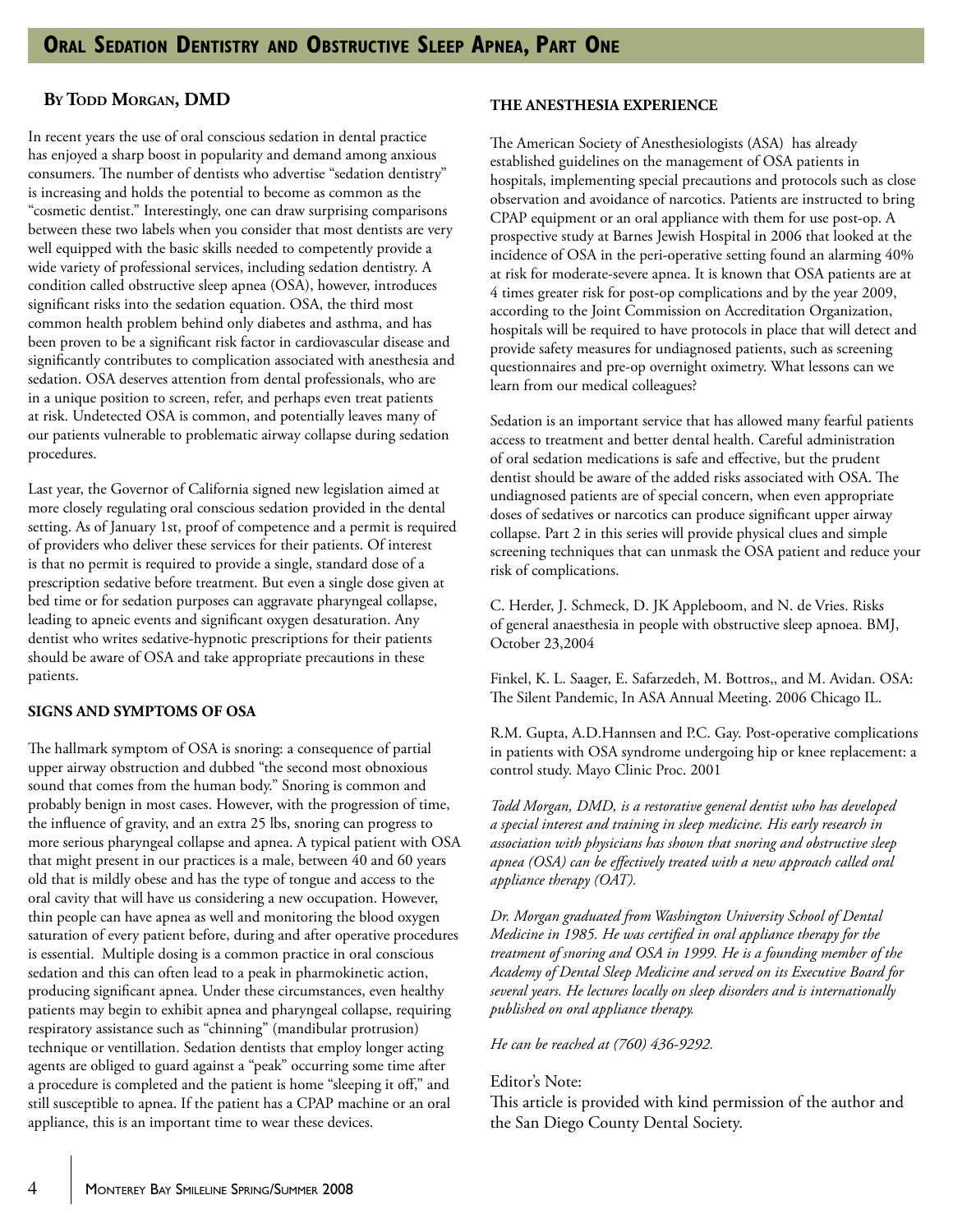# **Dental Volunteer Trip to Cambodia 2008 - International Health Emissaries**

#### **By J. Mark Bayless, DMD**

Our first clinic is about to begin, and we are bouncing down a rutted dusty road deep in rural Cambodia. Our destination is the Sras School, where there are over 500 Cambodian elementary

students waiting for us to arrive. We pass carts being pulled by a double team of oxen, young shaven head smiling monks clad in orange robes wielding shovels filling potholes. The young monks wave and stare curiously at our two vans packed with supplies as our group of 13 dentists and volunteers pass by leaving a cloud of dust billowing behind. The "houses" along the road are all built on stilts to stay above the water line during the



rainy season, and what little water is left from the past rains fills the ditch between their stilt shacks and the road. In the muddy water the naked kids swim, net half-dollar size fish, wash their dishes, and even drink. No wonder some 30,000 Cambodian children die each year from dysentery.<sup>1</sup>

Cambodia lost 2 million souls during the reign of the Khmer Rouge, which ended in 1979. Nearly all the dentists, doctors, and anyone suspected of having any intelligence about the Khmer Rouge were killed, died of disease, or starved to death in Khmer work camps. As a result, Cambodia is one of the poorest nations



on earth, with a per capita income of only \$300.

In the developed, industrialized world, many people take access to medical and dental care for

granted. They might only briefly encounter the misery of a lack of access to care when they are away on vacation or visiting a remote area. For many people, however, lack of access to care is an everyday experience. High-income countries (like the United States, United Kingdom, Japan and Australia) have a dentist-to-population ratio of about one dentist to every 1,600 people. By contrast, countries in the low-income group (like

Cambodia, Nigeria, Togo and Mongolia) have, on average, a dentist-to-population ratio of about one dentist to every 119,000 people. Clearly, the major oral health problem for people living in low-income countries is a shortage of dentists and other trained personnel capable of delivering oral health care. This problem is exacerbated by the fact that nearly all dentists in poorer countries are located in the larger urban areas, while much of the population lives in rural areas. Thus, the results of a simple dental abscess can be catastrophic. In poor communities and countries (that is, lower-middle-income and low-income countries), where there is no dentist within easy access, the delay before seeking any form of treatment frequently is long, thus exacerbating the damage caused and the dangers of all oral diseases. People simply have to endure the symptoms, which often include severe pain and disability, and alleviate the major symptoms as best they can. The result is that the natural history of the oral disease is played out to its fullest: teeth develop abscesses, which go untreated, and what appeared initially as minor ulcers and painless swellings progress to untreatable carcinomas and massive cysts and other tumors.<sup>2</sup>

This is why we have chosen to spend the time, energy, and resources to lend a hand in Cambodia. Our group consisted of the following dentists from the Monterey Bay Dental Society: Walt Kitagawa, Marc Grossman, Jeff Meckler, Mark Bayless, and our families. Our organization is International Health Emissaries 3 (IHE) (www.internationalhealthemissaries.org), and in Cambodia we work with Angkor Hospital for Children (www. angkorhospital.org), who arranges the schools where we work. We bring portable lights, dental units, operative boxes, surgical supplies, clothes and toys.

On our past trip to Cambodia, we stayed in Siem Reap, the gateway to the fabled ruins of Angkor Wat. We worked

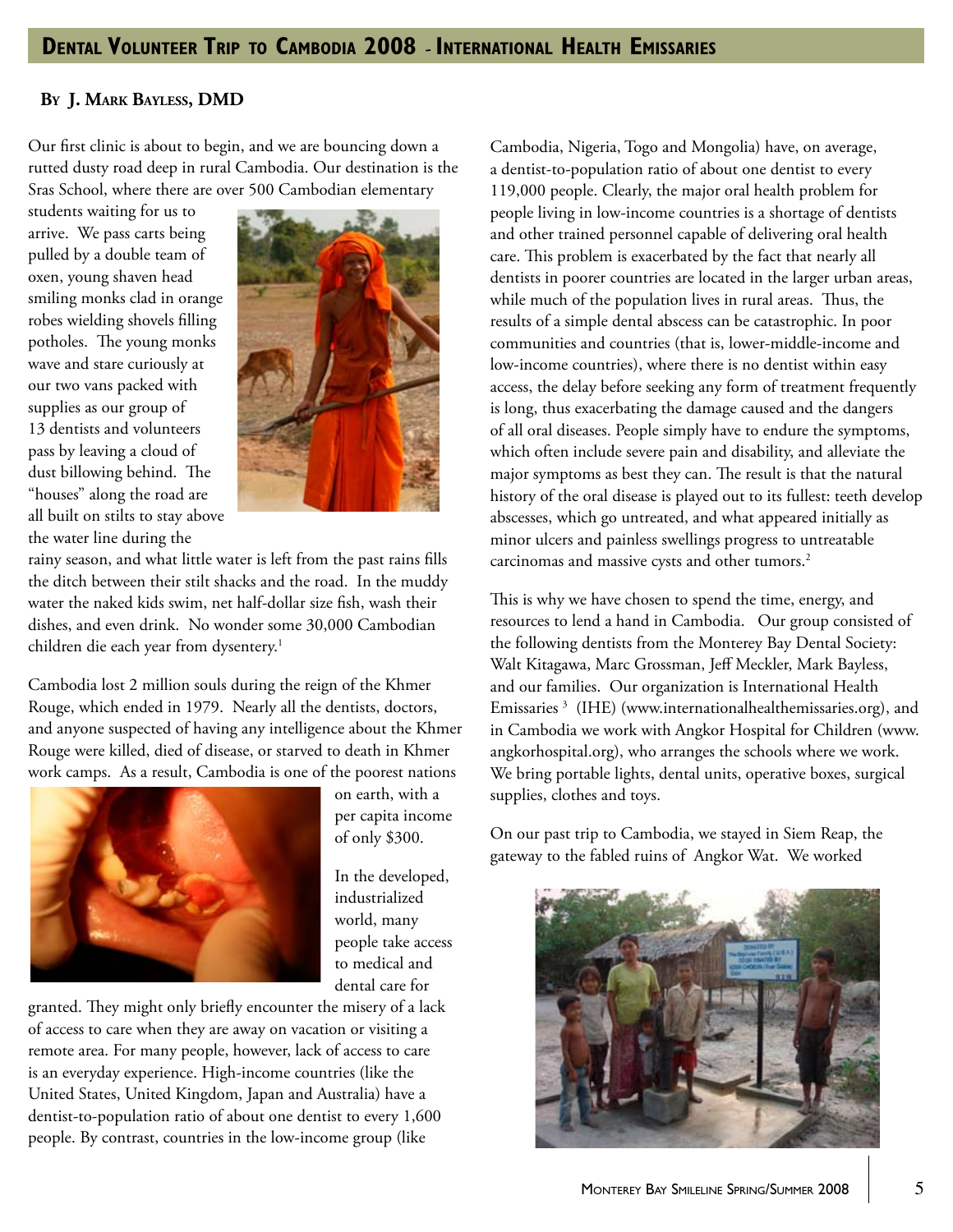# **Dental Volunteer Trip to Cambodia 2008**

four and a half days in the schools, seeing approximately 300 patients-- doing 403 extractions and 102 restorations in difficult conditions. We pay for our own travel, lodging, and food expenses, as all donated monies to IHE goes 100% to buying equipment and supplies. We typically work for one week, then the second week we travel throughout Southeast Asia.

It sounds like hard work, and it is! However, the great joy of being able to provide pure dental care without all the paperwork, insurance and hassles of running our day to day offices is very refreshing, particularly when our patients, the Cambodian children, are so appreciative and so poor that they never have seen a dentist and have absolutely no access to dental care at all (not even emergency rooms).

As I look up from my little Cambodian patient to the windows and doorways of our school room converted into a dental clinic, and see the hundreds of kids watching our every move, it's like the circus has come to town. We are dental rock stars for once. As dental professionals, there are many ways to volunteer our services to the needy, and our way is no better than yours. However, the need is massive as there is a worldwide bottomless pit of decay. My consolation when thinking about the magnitude of needs is simple: if I can help get just one child out of pain, it has been worthwhile. There is an old Hindu saying; "How do you eat an elephant? One bite at a time…..".

*Dr. Bayless has volunteered his time with The Flying Doctors since 1985. He has traveled to Mexico, Nicaragua, Honduras, Guatemala, Nepal, Cambodia and Peru providing dental care at no cost to children. He now serves as a board member of International Health Emissaries, an organization that provides dental care to the needy in developing countries around the world. He maintains a full time pediatric dental practice in Monterey.*

<sup>1</sup> WHO Factbook. In addition to our dental clinic, the four families on this trip we also paid for four water wells (drilled 30 meters deep) for four families in order to provide potable water.

2 Poverty, oral health and human development, Contemporary issues affecting the provision of primary oral health care , J Am Dent Assoc, Vol 138, No 11, 1433-1436. © 2007

<sup>3</sup> IHE also provides dental care in Guatemala, Honduras, Nicaragua, Ecuador, and Peru. For more information or to donate, please visit our website or call our President Jack Faia D.D.S. at (831) 647-8742

# **MBDS Calendar of Events - 2008**

#### **June 12, 2008**

Kent Williams, DDS "Embezzlement in the Dental Office" General Membership/Dinner Meeting Bittersweet Bistro, Aptos 6:00 PM – 9:30 PM 1.5 CEUS in Category Two

#### **June 27, 2008**

Dennis Tarnow, DDS "Controversies and Innovations in Implant Dentistry" Embassy Suites Hotel 9 A.M. – 5 P.M. 7 CEUS in Category One

#### **July 18, 2008**

Art Curley & Eve Cuny "Dental Practice Act & Infection Control" (Dental Board Mandated Course) Embassy Suites Hotel 8 A.M. – 1 P.M. 4 CEUS in Category One

#### **August 15, 2008**

Van Haywood, DMD "Tooth Bleaching & Esthetic Information to Make Everyone Smile" Embassy Suites Hotel 9 A.M. – 5 P.M. 7 CEUS in Category One

#### **September 12-14**

CDA Scientific Sessions San Francisco

#### **October 24, 2008**

General Membership Dinner/Meeting Installation of Officers Pasadera Country Club  $7:00$  P.M.  $-10:00$  P.M.

> **MONTEREY COUNTY, CALIFORNIA - Long established GP with 35 years goodwill. Easily accessible, this efficiently designed 3 op office is conveniently located near a main street. Collections in 2006 exceeded \$340,000. Practice Transition Partners, 888-789-1085, www.practicetransitions.com**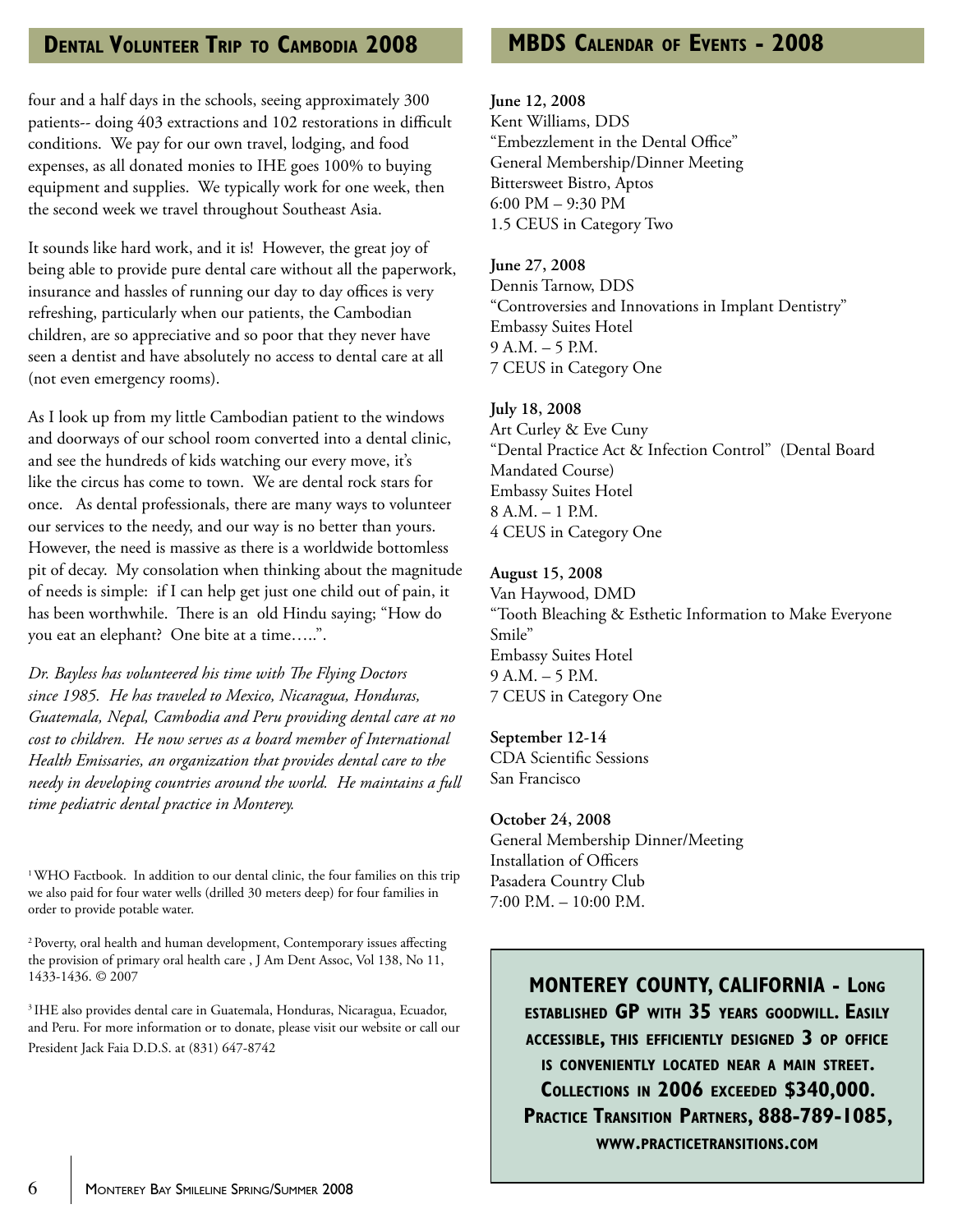#### **By Doug Carlsen, DDS**

One of my primary goals is to simplify the dentist's financial life. Unfortunately, we often tend to believe that finance is much more complicated than it need be. Below are some tips gleaned from Consumer Reports, American Association of Individual Investors (AAII), and Burton Malkiel's A Random Walk Down Wall Street.

#### **Personal Planning**

Use Quicken at home for budgeting, retirement planning, even on-line bill paying. It is extremely sophisticated, yet easy to follow. You, or your partner, will need to spend several hours setting it up, yet those hours will pay off handsomely over the years---especially if your partner sets it up. Both of you need to view frequently---once a quarter---yes, frequently---no cheating!

Place all the investments possible into one financial institution for tracking and reallocation ease. Many brokerages, such as Vanguard, Fidelity, and Schwab, are able to track outside accounts as well. If this is not possible, QuoteTracker can track online for free---www. quotetracker.com.

Make sure all stock certificates are held at a financial institution. Any trades must be done with the brokerage in possession of the certificates, and if you ever lose the stocks, you will pay a 4%-6% fee to replace. I learned this the hard way last year.

Use Its Deductible (itsdeductible.com) to track clothing and monetary gifts to charity. You receive fairly generous deduction allotments for items donated to Goodwill, Salvation Army, etc. The service costs \$20/year and is connected to TurboTax, so is IRS-friendly.

Home, auto, and umbrella insurance policies need to be with the same company for ease of tracking and lower rates.

Safeguard your financial identity by having your name removed from all those pesky, and potentially ruinous, preapproved credit cards and insurance. Yes, you do need to shred the junk mail! Go to www.optoutprescreen.com. You will have to provide your social security number, but the service, operated by the major credit bureaus, is legitimate.

#### **Asset Allocation**

Changes have been in the wind since 2004. The large financial institutions' analysts now feel that stocks should comprise 90% of one's portfolio up to age 40. This percentage of stocks will gradually lower to between 50%-60% by retirement. Analysts previously recommended 20%-30% stocks and 70%-80% fixed income (bonds and cash) in an early-retirement (age 60-70) portfolio. They are now recommending 50%-60% stocks, and 40%-50% fixed income in early retirement. Why? Actuaries have found that retired couples often live 30 years or longer in retirement. Stocks have historically performed much better than fixed income investments over an extended time frame. Furthermore, investors of most ages are now directed to invest 15%-30% in international funds---up from 0%-5% three years ago. Why? International funds are considered safe and sophisticated havens today with the flattening of the world economy and the rapid dissemination of large corporations into all corners of the world. International funds often do not move in tandem with US funds, reducing overall portfolio risk.

Below are averaged asset allocations from the January 2007 AAII Journal. They are taken from allocations used for Life-Cycle Funds of large brokerages. Life-Cycle Funds are intended as an all-in-one investment vehicle. For those having a defined benefit pension and/ or those seeking to leave an estate, a different overall allocation may be indicated. Please check with your financial adviser for proper allocation. All assume a retirement at age 65.

| Age $40$                 | Age $55$                 | Age $65$                 | Age 75                  |
|--------------------------|--------------------------|--------------------------|-------------------------|
| US Stocks 72%            | US Stocks 53%            | US Stocks 45%            | US Stocks 28%           |
| International Stocks 20% | International Stocks 15% | International Stocks 12% | International Stocks 6% |
| High-Grade Bonds 7%      | High-Grade Bonds 27%     | High-Grade Bonds 35%     | High-Grade Bonds 40%    |

*continued on page 8*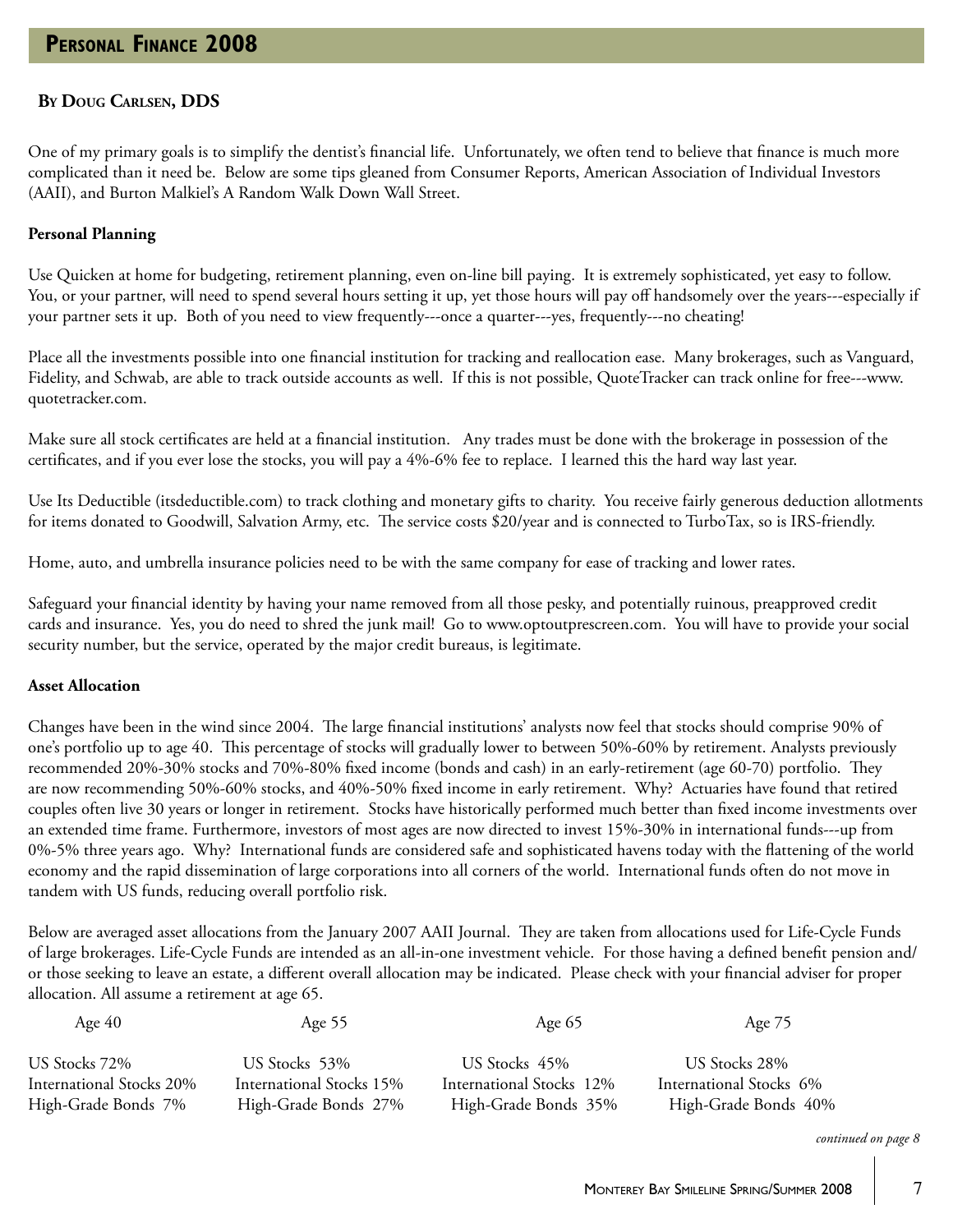# **Personal Finance 2008**

Cash, Short Term Bonds 1% Cash, Short Term Bonds 5% Cash, Short Term Bonds 8% Cash, Short Term Bonds 26%

*Consumer Reports*, in January, 2007, further simplified with the following "no-nonsense" asset allocation for investors of all ages:

Large-Cap Stock Fund 30% Small-Cap Stock Fund 30% Foreign Stock Fund 30% Money Market Fund 10%

Consumer Reports further related that it may be prudent, if concerned about short-term loses when nearing retirement, to increase your holding to 30% bonds and asset-allocation funds, while lessening the stock funds to 60% total. This advice is similar to the above AAII broker's recommendations.

Gold? Since it always comes up---yes, a modest amount in an ETF, such as iShares Comex Gold Fund (IAU), may reduce the variability of your total portfolio if you feel that inflation may increase. None of the analysts I have read indicate a probability of inflation rearing its ugly head in the foreseeable future and nearly all feel that metal-free dental portfolios are considered most prudent. If you must, keep metals to 5% or less of your total allocation.

Happy planning! ©2007 Douglas Carlsen

#### **About Doug Carlsen**

*Doug Carlsen, DDS, retired at age 53 from private dental practice in Albuquerque and clinical lecturing at the UCLA.* 

*He is a feature writer for Dental Economics. He currently lectures on Your Number Now, a retirement workshop for dentist and spouse, and Secrets to Wealth Building, 2007. He lectures, writes, and consults dentists on business and personal finance with emphasis on cash flow. Contact at 760-798-0886 or drcarlsen@gmail.com. Dr. Carlsen generously offers his insights to those of us practicing around the Monterey Bay.* 



**MBDS Trustees Report**

The CDA Leadership Conference was held in La Jolla Feb. 29 - Mar. 1 followed by the CDA Board of Trustees meeting Mar. 1 - Mar 2. The Leadership conference was a huge success. Not only was there good information on Surviving & Thriving as a Volunteer in Organized Dentistry, but also there were several other topics of great interest for your practice. Subjects covered were: Communication - Delivering your message, Effective Recruiting & Hiring, and Practice Management. One of the great benefits of volunteering at MBDS or at CDA is meeting with your colleagues and sharing and learning ways to better provide dental care and improving our leadership skills. Please call Carole Hart if you'd be interested in volunteering.

In addition to other actions the Board of Trustees has the job of evaluating the Executive Director of CDA each year. We have found that Peter DuBois is doing an excellent job for CDA and our organization is thriving, fiscally sound, and striving to provide better benefits to our members. Our staff at CDA, under his direction, is functioning well and efficiently. The CDA building which we own is nearly 100% leased, and we approved some remodeling to the entry foyer to keep it attractive and competitive as a prime downtown business building. We also approved action items, which will streamline our Peer Review system. These action items will be submitted to the CDA House of Delegates in September for their ratification.

#### Bruce Donald DDS, Trustee





Call to schedule an in-office visit with your dedicated TDIC Insurance Solutions agent today! 800.733.0633 | tdicsolutions.com

TDIC Insurance Solutions is a California Dental Association company | CA Lic. #0652783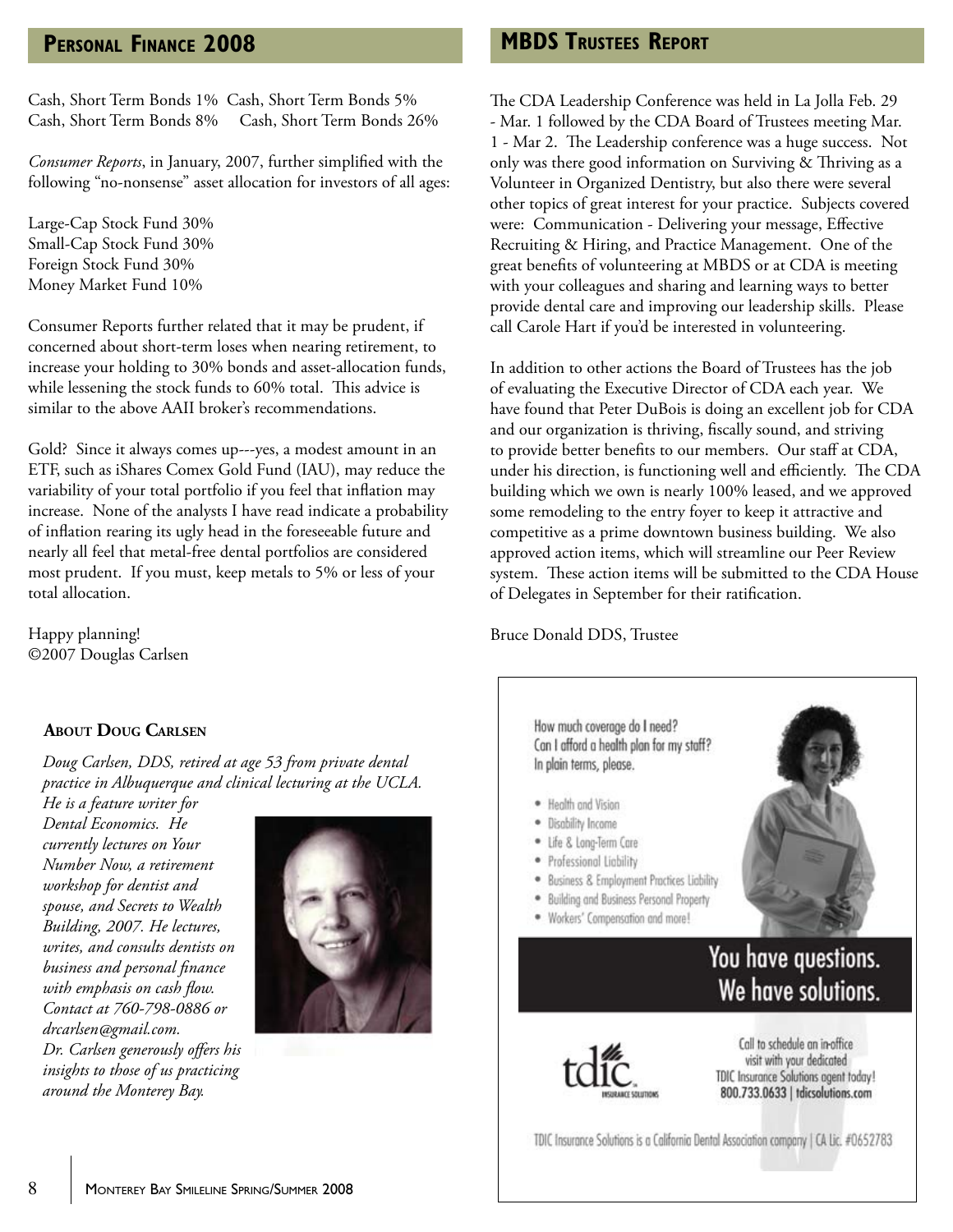#### **By Kathleen McCarthy**

An exciting new partnership has been formed between Santa Cruz County's two safety net dental clinics (Dientes Community Dental Care and Salud Para La Gente), a local foundation (Pajaro Valley Community Health Trust), and members of the Monterey Bay Dental Society. These partners are working together to expand upon Dientes' successful Dental Affinity Program (DAP) to reach low-income, uninsured patients in need throughout Santa Cruz County.

The Need: Many people believe that the need for dental services among low-income people is being addressed by government sponsored programs. This is simply not the case. While lack of dental insurance is one of several barriers to regular dental care, even those with public insurance are many times unable to access dental care due to the limited number of providers participating in publicly funded programs, such as Denti-Cal. Unfortunately with few private practitioners currently available to treat underserved populations, the local safety net programs are being inundated with patients and are not capable of filling all the gaps.

The goal of DAP is to help connect low-income uninsured adults with access to quality, affordable dental care. DAP is a collaboration between the local safety net clinics and local dentists to provide pro bono dental care to uninsured adults.

Patients are carefully screened at Dientes Community Dental Care and Salud Para La Gente before being referred to volunteer providers. These providers see patients in their office for the period of time required to complete the dental treatment plan and then redirect clients back to the referring clinic for their ongoing care.

The Call to Action! DAP needs the help of local dentists willing to donate their time to provide pro bono dental care to lowincome Santa Cruz County adults without health insurance. Dental volunteers have the option to accept referral calls only when it is convenient for them and their staff. Care will be taken to rotate referrals among all volunteer dentists to ensure that no individual provider is overburdened. DAP will be publicized through various media outlets. In addition, participating volunteers will be recognized publicly and acknowledged in writing for their generous in-kind contributions (which are tax deductible).

Please partner with us to improve the health of those in greatest need in our community by volunteering your time to see patients in need. For more information about volunteer opportunities with the Dental Affinity Program, please contact Kathleen McCarthy Program & Grants Manager at the Pajaro Valley Community Health Trust at (831) 761-5695.

#### **By Hugo J. Ferlito, DDS**

In the last issue of the SmileLine I discussed the concept of the "Dental Affinity Program". The concept was that I (as Clinical Director of Dientes) would select and screen a patient for a participating Dentist to treat. The treatment would be pro bono with the patient paying all lab fees to the dentist directly.

I am happy to tell you that we have moved beyond the concept phase into the implementation of the program. Thanks to six practitioners—Drs. Thomas Young and William Francis of Santa Cruz, Drs. Dave Montgomery and Ballan Tuck of Aptos, Dr. Nannette Benedict of Scotts Valley and the Central Coast Pediatric Group, we are beginning to see the program take off. Patients are receiving the type of care that they could not obtain under normal circumstances.

Dr. Gerald T. Kondo of Watsonville has not only become a Dental Affinity program participant, he is taking charge to make Dental Affinity program happen in South County .

Dientes will provide the participating dentist with IRS documentation for the value of the treatment rendered.

This is truly a "win-win" situation. The patients are so thankful! One young woman who is working and going to school told us that this is the first time in her life someone has extended a hand to her.

So, want to get involved? Would you see one patient and make a contribution of the incredible gift you have as a healer? With one patient at a time we can make a difference, a significant difference in the life of an individual.

If you want to participate please contact me.

Warm Regards,

Hugo

Dr. Ferlito is Clinical Director of Dientes Community Dental Care, 1830 Commercial Way, Santa Cruz 95065. His direct line is (831) 464-5422. Fax (831) 464-5415 and e-mail drferlito@ dientes.org

#### *Editor's Note:*

*For those of you who are confused, both Kathleen and Hugo are hard at work in efforts to make the Dental Affinity Program become a viable ongoing reality in the Santa Cruz/Watsonville area. Dr. Ferlito sincerely desires dentists in ALL regions of the Monterey Bay Dental Society to participate.*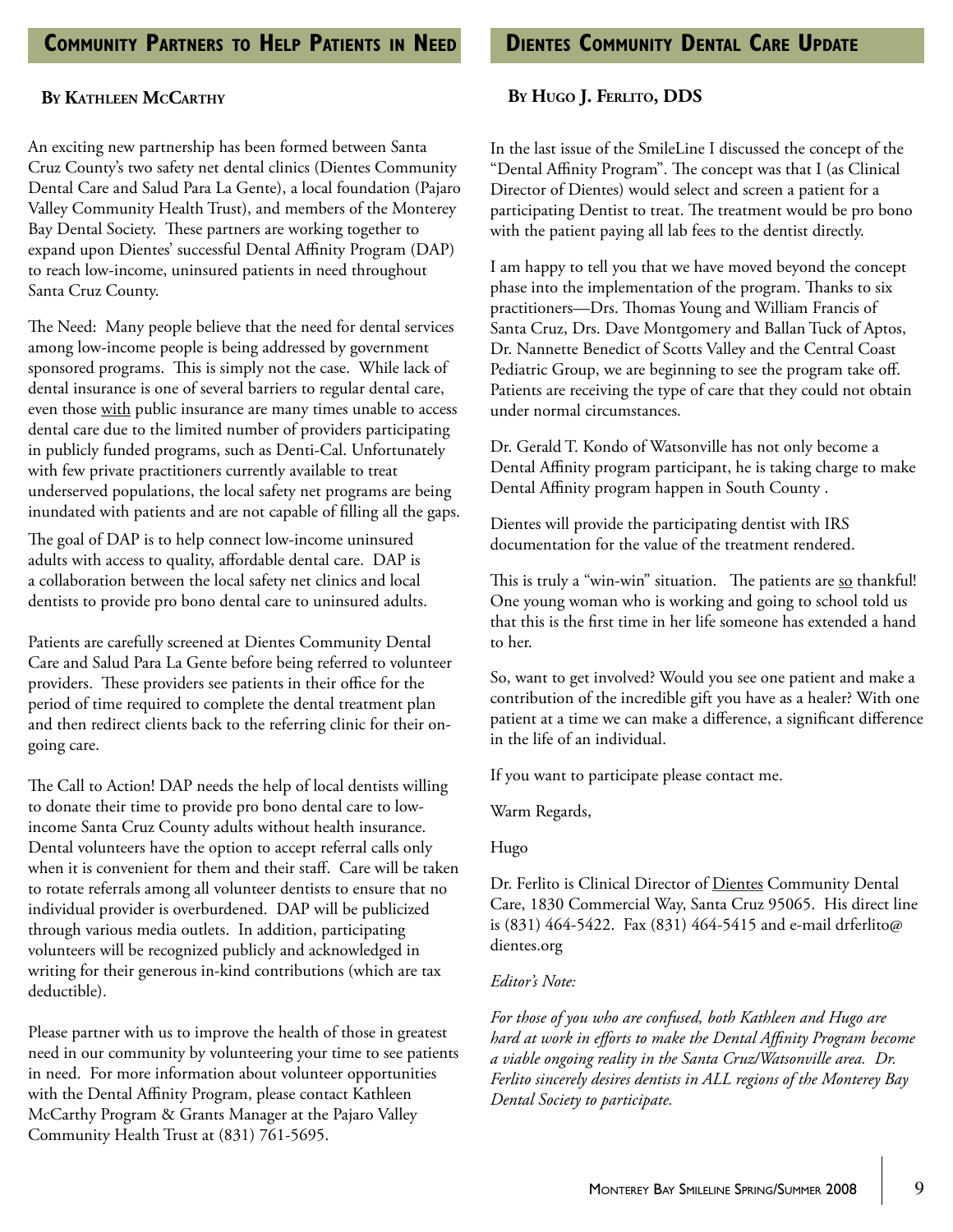#### **By Virenchandra R. Patel, DDS**

#### **PRIVATE PRACTITIONER**

When was the last time you thought about your dental license and what you went through to get it? How much thought have you given to the process for our newly graduating colleagues? For us, getting licensure was simple: Pass the Dental Board of California exam. Today, however, there are a few more routes to licensure available and a new one on the horizon.

Following the enactment of SB 1865 (Aanestad), the Western Regional Board Examination (WREB) was approved by the Dental Board of California as equivalent to The Dental Board of California Exam (DBC). The WREB is now available to graduates as an alternative to the DBC. The introduction of the examination in 2006 resulted in some graduates taking the WREB and some taking the DBC. There were some difficulties with the scheduling of the California law and ethics exam for those that took the WREB and this led to a delay in getting licensed. The Dental Board of California added many more dates for the law and ethics exam the following year and as such the vast majority of candidates chose to take the WREB in 2007. The WREB exam is perceived as being easier by most candidates as it has a historically higher pass rate. The fact that there is no time limit for the clinical portion of the exam may also be a contributing factor to this perception.

Other differences exist between the WREB and the DBC, the biggest one being that the WREB is accepted by the licensure agencies approximately 25 states. The fees for the examinations also differ, with the DBC exam costing approximately ⅓ less than the WREB.

With the addition of the WREB, some of the dental schools have made changes to the preparations they offer to candidates. USC continues to offer mock boards based on the DBC, whereas Loma Linda offers a full WREB qualifying exam that uses WREB forms and criteria. UCSF has made no alterations to its curriculum in light of the WREB introduction. However it does offer its students mock examinations of both the DBC and WREB variety. No students at UCSF chose to take the DBC exam this year, a fact that is of no real surprise. UCSF does not officially recommend one board exam over the other, however graduating students are like water in that they will find the path of least resistance when it comes to licensure.

The question to be asked is whether the primary function of the Dental Board of California, ensuring the safety of the public, is still being fulfilled by the introduction of the WREB. Are the graduates being held to the same standard or are we allowing individuals who should not be practicing dentistry to slip by. There are some members of the examinations committee who feel that over the years the competency level has dropped and that the WREB has further lowered the standards.

Even more recently SB 683 allowed another route to licensure via completion of an Advanced Education in General Dentistry (AEGD) or advanced education in General Practice Residency (GPR) program. This route allows individuals to bypass the examinations route entirely via further education.

Another alternative portal for licensure has been proposed by the Dental Board of California. It involves a standardized portfolio of clinical achievements during the candidate's dental school education. In addition, the schools competency examinations would also be the basis on which the candidate would be determined competent for licensure. My own experience with the portfolio system in the UK was a positive one. The requirements were quite stringent and the competency level of the graduates was very high. One difficulty with this system may be that the demographics of patients who present to dental schools have changed. Ensuring that each student has sufficient experience in carrying out the necessary procedures may, therefore, become difficult. If a portfolio system is to be put in place the dental schools will have to ensure that sufficient experience was gained by the candidates. For example, patients that required root canal treatment are commonly funneled into the post doctoral programs and predoctoral candidates have limited experience in carrying out these procedures.

(Editor's note: Does that infer that California Schools are graduating dentists with limited or no CLINCAL experience in areas such as Endodontics, Orthodontics, Prosthodontics and perhaps even Restorative, who will then be licensed?)

The Portfolio proposal needs to be examined very closely. We need to ask whether the institutions that educate and train dentists should also be the ones determining licensure. There may be a conflict of interest in this scenario if the proper safeguards are not in place.

As it stands today the Dental Board of California has little say in who is fit to practice in our state as the net effect of SB 1865 was to outsource the clinical exam to WREB and introduction of SB 683 allows candidates a route to licensure bypassing examinations entirely.

*This article was provided with the kind permission of the author and the Sacramento Dental Society*

### **Cabrillo College Dental Hygiene Department**

**selling X-large Nitrile (non-latex) Gloves \$7 per box or \$40 for a case of 10 boxes Call Aud (831) 477-5269 She'll be happy to send you samples.**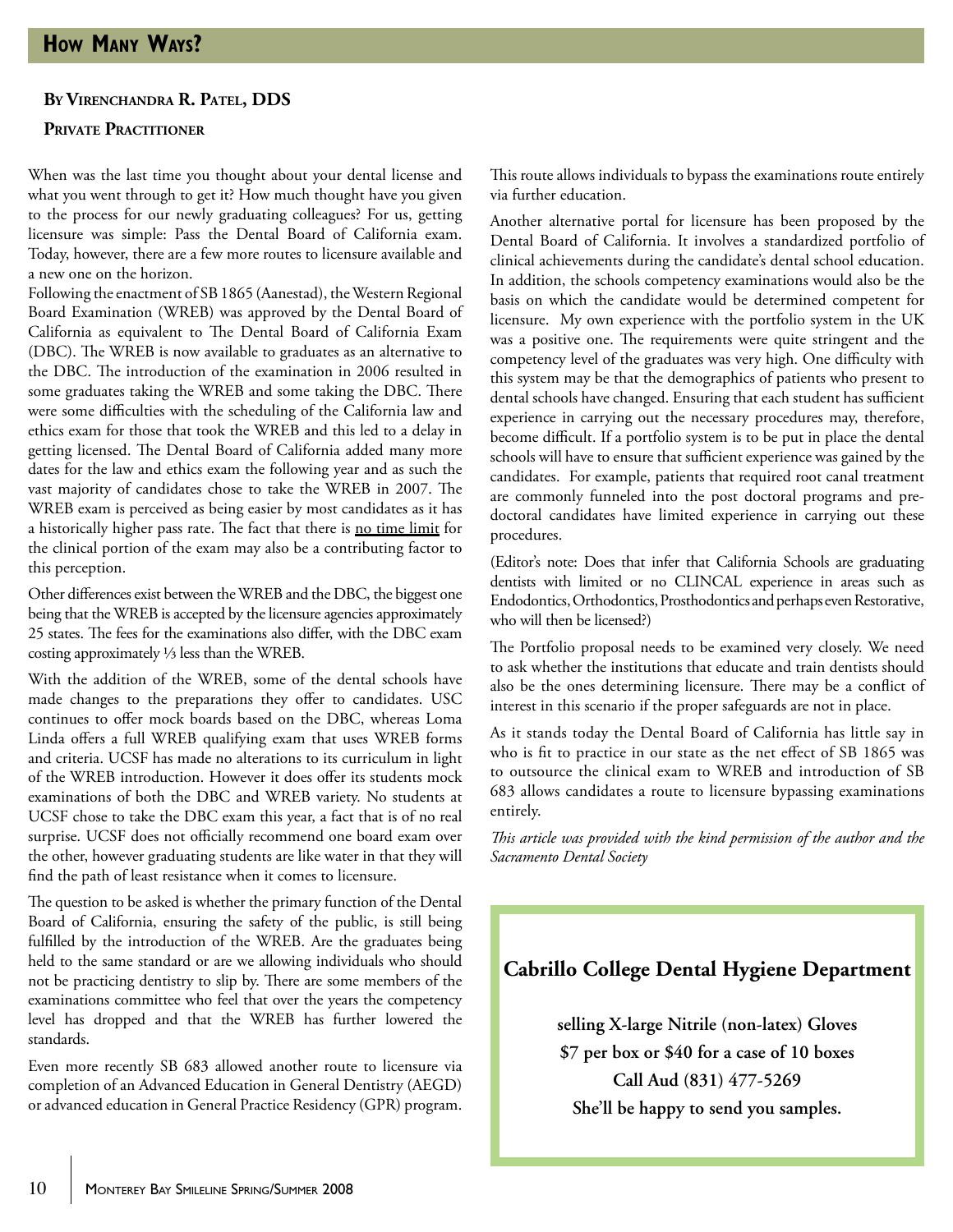#### **By Rodney Stine**

Cal/OSHA, also referred to as DOSH, is California's occupational safety and health enforcement agency, covering nearly all employees in the state, except federal employees who fall under the jurisdiction of Federal OSHA. Cal/ OSHA conducts workplace inspections to determine whether employers are complying with Cal/OSHA requirements. In the dental industry, most Cal/OSHA inspections are triggered by complaints, most often made by disgruntled employees who feel that their overall concerns at work have not been adequately addressed.

#### Initial Contact

When a Cal/OSHA inspector makes initial contact at a dental office, he will request permission from the employer to conduct an inspection. You will not receive advance notice of the inspection. If you are busy with a patient when the inspector arrives, you can request that the inspector wait or return at a more convenient time. However, an inspector can refuse this request and demand to see the office immediately. Important: Be sure to check the inspector's credentials and request a DOSH business card from the inspector. Prior to the inspection, the inspector should immediately identify himself by showing the State of California photo identification card and DOSH business card.

#### Opening Conference

The inspector will begin by explaining the reason for and scope of the inspection to the employer, and will then request required documentation and records– permits, registrations, proof of workers' compensation coverage, required posters, training records, employee exposure records, required plans - Injury and Illness Prevention, Bloodborne Pathogen Exposure Control, Hazard Communication, MSDS binder, inventory list of hazardous chemicals, hepatitis B vaccination records, exposure incident documentation (if applicable), sharps injury log, etc. If the inspection is the result of an imminent hazard, the inspector will immediately ask to be taken to the imminent hazard. The scope of the inspection can range from a partial inspection, which is limited in scope, to a comprehensive one, which encompasses the entire worksite. In dentistry, partial inspections are generally conducted based on compliance with the Bloodborne Pathogens Standard - Title 8 CCR Section 5193. The Walkaround

The inspector will conduct a walkaround to check work areas for safety and health violations, gathering physical evidence and examining required records. Such activities include observing safety and health practices, talking with employees or conducting formal interviews, taking photographs, and testing air and noise levels. Make sure an office representative accompanies the inspector at all times during the inspection.

During the walkaround, each complaint item will be evaluated to determine if the alleged hazard exists. Make sure safety policies and procedures are well documented, as Cal/OSHA personnel keep track of an employer's good faith effort to comply with Cal/OSHA regulations. Additionally, it is to the employer's benefit to be helpful, courteous, and responsive throughout the walkaround. However, when answering direct questions, take care not to volunteer too much information, as "anything you say can be used against you".

Closing Conference

A closing conference is held to discuss any alleged violations observed and requirements for abatement, the proposed penalties for each citation, the possibility of a follow-up inspection, the employer's rights to appeal, and the employer's responsibility to post citations in the workplace.

Proof of violations abatement must be submitted to Cal/OSHA within no more than 30 days for general violations and seven days for serious violations.

After the Inspection

Following the inspection, employers have ten days to request an informal conference with Cal/OSHA, during which employers can request extensions on abatement dates, present evidence contesting a citation, or express concerns that the proposed penalties are inappropriate.

Penalties can range up to \$70,000 per violation. A willful violation that causes death or permanent damage or prolonged impairment of an employee can result in, upon conviction, a fine of up to \$250,000 or imprisonment up to three years, or both. Upon receipt of the citation(s), an employer has only 15 working days to file a written appeal with the Cal/OSHA Appeals Board.

Rodney Stine is the president of OSHA Review, Inc., which provides the Spore Check System, a weekly spore testing service endorsed by CDA, and SUV Disinfectant, an effective surface disinfectant and cleaner. OSHA Review, Inc. also publishes OSHA Review, a bimonthly continuing education subscription service for California dentists. For information about Spore Check, SUV, or OSHA Review, call toll free 800-555-6248.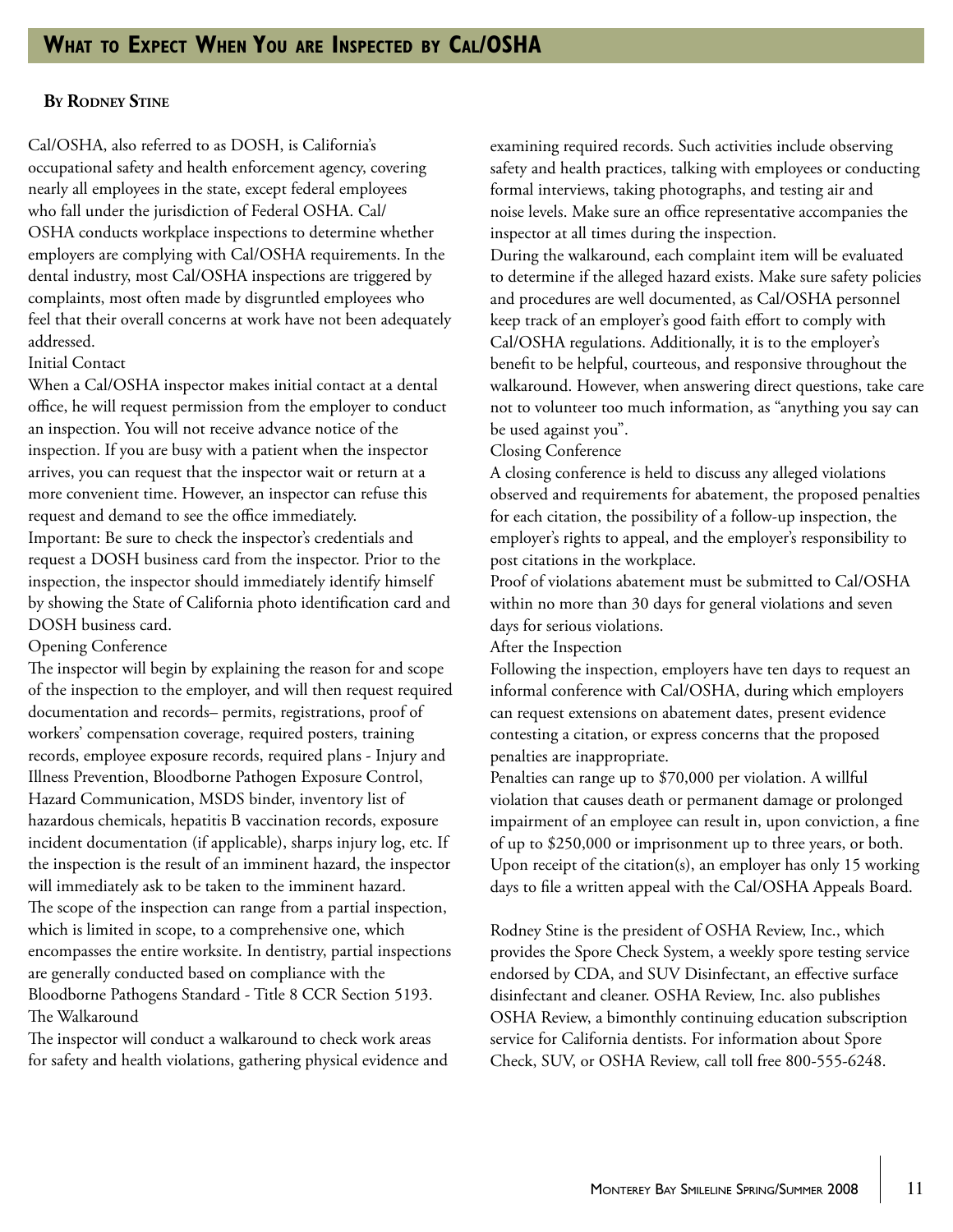# **Dental Treatment and Hypertension:**

#### **Blood Pressure Guidelines**

| Systolic<br>Pressure | <b>Diastolic</b><br>Pressure | <b>MRF</b> | Guidelines                                                                                                               |
|----------------------|------------------------------|------------|--------------------------------------------------------------------------------------------------------------------------|
| 120-139              | 80-89                        | Y/N        | Routine treatment<br>OK: Discuss High BP<br>Guidelines                                                                   |
| 140-159              | 90-99                        | Y/N        | Routine treatment OK:<br>Consider sedation for<br>complex dental or surgical<br>procedures; refer for<br>medical consult |
| 160-179              | 100-109                      | N          | Routine treatment OK:<br>Consider sedation for<br>complex dental or surgical<br>procedures; refer for<br>medical consult |
| 160-179              | 100-109                      | Y          | Urgent dental treatment<br>OK: Refer for medical<br>consult                                                              |
| 180-209              | 110-119                      | N          | No dental treatment<br>without medical consult                                                                           |
| 180-209              | 110-119                      | Y          | No dental treatment: Refer<br>for emergency medical<br>treatment                                                         |
| >210                 | >120                         | Y/N        | No dental treatment: Refer<br>for emergency medical<br>treatment                                                         |

MRF: Medical Risk Factors (such as previous myocardial infarction, angina, high coronary disease risk, recurrent stroke prevention, diabetes, kidney disease)

Source: Herman WW, Konzelman JL Jr, Prisant LM: New national guidelines on hypertension: A summary for dentistry JADA 2004; 135:576-84

# **Editor's Thoughts For The Day..**

The whole earth is the tomb of heroic men, and their story is not graven only on stone over their clay, but abides everywhere, without a visible symbol, woven into the stuff of other men's lives.

*Thucydides*

The greatest men have been those who have cut their way to success through difficulties.

*F. W. Robertson*

Whatsoever in my practice or not in my practice I shall see, or hear, amid the lives of men which ought not to be noised about, as to this I will keep silence, holding such things unfitted to be spoken.

*Hippocratic Oath*

The man, whom I call deserving the name, is one whose thoughts and exertions are for others rather than himself.

*Sir Walter Scott*

….and on a slightly less serious note…

I'm living so far beyond my income that we may almost be said to be living apart.

*Hector Hugh Munro*

# Calandra, Tansill & Kendall, CPA's

 706 Forest Avenue \* Pacific Grove 831 372-3877 \* 800 835-7705 www.thefinancialcenter.us \* financialcenter@montereybay.com







 **James P. Calandra Peter J. T<br>CPA, CSC CPA** 

**CPA, CFP®** 



 *Providing excellent, comprehensive service for your tax accounting, bookkeeping, investment and financial planning needs.*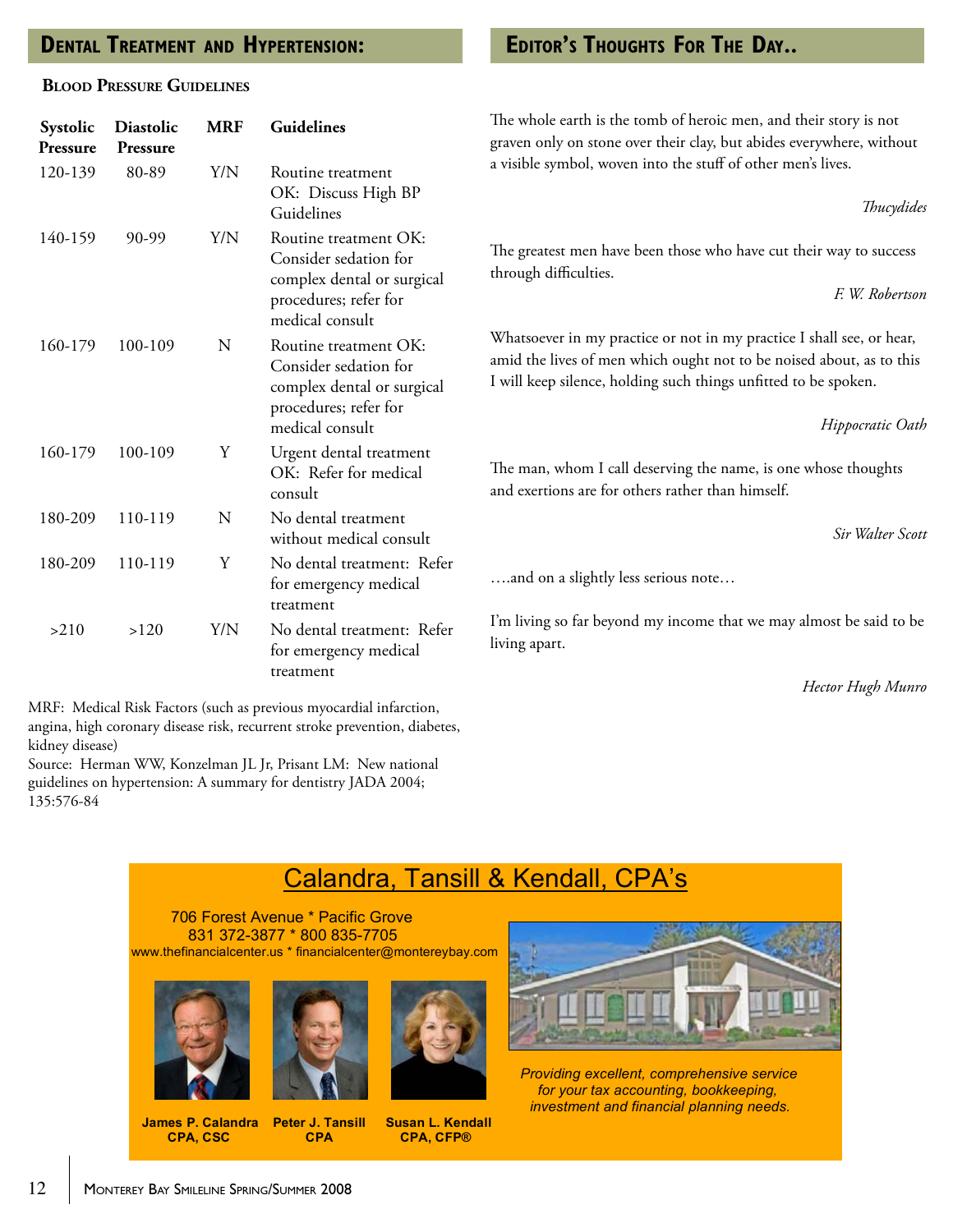#### **By Arthur W. Curley, Esq.**

For a number of years the standard of care for medically compromised patients was to look to the medical community for guidance as to prophylactic application of antibiotics. When the American Heart Association set forth guidelines for patients undergoing dental care and the application of antibiotics, a standard of care was created. A prudent dentist,



once determining a potential cardiac issue based on a health history, was required to either follow those guidelines or consult with the patient's family physician. In either case, careful documentation was essential.

As a result of recent studies looking back over a number of years outpatient treatment, the AHA guidelines have recently been change to narrow the circumstances where in antibiotics should prophylactically be prescribed before dental treatment.

The AHA now says that patients at the greatest danger of bad outcomes from infective Endocarditis and for whom preventive antibiotics prior to a dental procedure are worth the risks include those with:

Artificial heart valves.

A history of having had Infective Endocarditis

Certain specific, serious congenital (present from birth) heart conditions, including un-repaired or incompletely repaired cyanotic congenital heart disease, including those with palliative shunts and conduits

A completely repaired congenital heart defect with prosthetic material or device, whether placed by surgery or by catheter intervention, during the first six months after the procedure

Any repaired congenital heart defect with residual defect at the site or adjacent to the site of a prosthetic patch or a prosthetic device

A cardiac transplant which develops a problem in a heart valve.

Except for the conditions listed above, antibiotic prophylaxis is no longer recommended for any other form of congenital heart disease.

More importantly this change in policy creates the potential for new liability. That is because the new guidelines regarding antibiotics also say 'Drugs carry risks, including fatal allergic reactions and possibly making the bacteria that cause Infective Endocarditis to become resistant to antibiotics. Although allergic reactions are minimal, new evidence shows the risks outweigh the benefits for most patients receiving these antibiotics.'

Therefore, unnecessarily prescribing antibiotics creates a liability for the potential reactions a patient may have to medications that were not needed. Unfortunately, it is not merely a matter of reducing the amount of prescriptions. Many physicians are not current on this change in the guidelines and may advise the patient that they still need antibiotics before dental treatment. While that advice may be wrong under the current guidelines, a dentist can not override the advice of a physician because to do so would be practicing medicine without a license.

Accordingly we offer these guidelines. The patient is seen with traditional cardiac issues that no longer require antibiotic coverage: The dental practitioners should follow the new AHA guidelines. On the other hand if the patient or their physician insist on prophylactic antibiotics the dentist is left with two choices. First, obediently follow those demands but carefully document that the decision was that of the family physician. This can be documented with a confirming letter, or better yet a confirming fax sent to the position confirming the mandate for medication. Many dental malpractice insurance companies have pre-drafted forms for just these occasions. Be sure to use the 'activity report' setting on your fax machine to print out proof of the transmission and receipt. Second, the dentist can decline treatment and request the patient get a second opinion from another physician.

In other circumstances, when the dentist believes that antibiotics should be prescribed and the physician refuses, the dentist is left with the same choices as noted above. Either follow the advice of the physician and carefully issue confirming documentation or decline treatment.

Lastly, in an emergency situation and the patient is in pain: What happens if the dentist can not get a hold of the family physician to confirm the need or lack of need for antibiotic coverage? Interestingly, that situation often dictates an independent need for antibiotic application because the pain could be due to a dental infection and such infections could be more troublesome for the patient's oral and cardiac condition. In such cases the doctor needs to carefully document the degree of the emergency in the clinical findings associated with the pain such as periodontal pockets, tooth mobility, fever, swelling, or other signs and symptoms of infection before performing treatment and providing antibiotics.

In any case it is the requirement of all dentist today to stay current with the standard care and changes in guidelines. It is not a defense for a dentist to be uneducated. The American Dental Association and local component dental societies frequently distribute updates. ADA members often get news updates of such changes, there thereby creating the atmosphere for a change in the standard of care. Location is less of a defense these days because everyone, urban or rural, can access the Internet and receive e-mail.

Staying current, documenting the patient's condition, and making written confirmation of communications with family physicians and the reason for the decision related to antibiotics will protect the prudent dentist from claims of malpractice or substandard care.

Full AHA text: http://www.americanheart.org/presenter. jhtml?identifier=3047083

ARTHUR W. CURLEY

Mr. Curley is a senior trial attorney in the San Francisco based health care defense firm of Bradley, Curley, Asiano, Barrabee & Crawford, P.C.

*This article first appeared in the Santa Clara Dental Society's Cutting Edge. Our thanks to Kathleen Cooper, SCDS's exec. director, and to Mr. Curley!*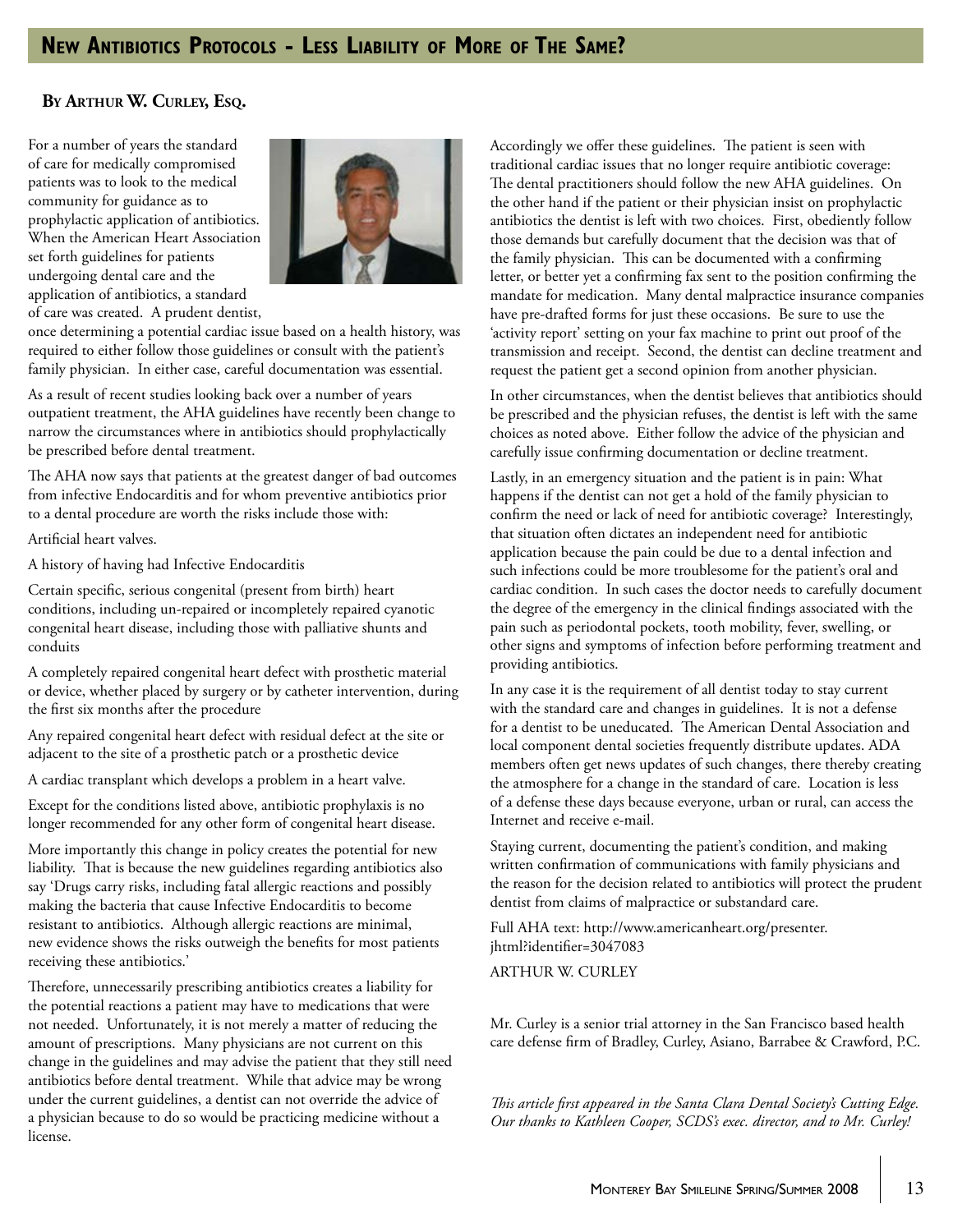# **DR. RON WICKUM REMEMBERED— ABSTRACTS**

#### **By Gary Klugman, DDS**

The Monterey Bay Dental Society lost one of it's most enthusiastic and optimistic members on Dec 9, 2007. Even as he battled with his cancer, he remained optimistic. He would even play golf after treatment. A setback that meant more metastases were found only meant that he needed more treatment for a cure. He celebrated his birthday with his twin brother and friends and patients just a couple of weeks before he passed away. He was upbeat, bald, articulate, and happy to see everyone.

Ron once said he enjoyed his profession so much, it was his hobby. He always stayed current or a little ahead of the curve with his education and equipment. Dentists from all over the country would seek his advice and enjoy being around him at meetings. He worked with the Santa Cruz Coroner's office for 35 years. He was a Charter Member of the International Academy of Laser Dentistry, a Fellow of the Royal Society of Medicine, a Member of the Dental Organization for Conscious Sedation, a Fellow of the American Academy of Forensic Sciences, a Life Qualified Member of the Crown Council, a Member of the Academy of Cosmetic Dentistry, and a Life Member of the American Dental Association.

He loved the outdoors especially hunting, fishing, and golfing. He is survived by his wife of 43 years Bunny; children Jeff and Dr. Suzanne Wickum; and brothers, Tom and Dr. Don Wickum.



#### **Immediate dentin sealing supports delayed restoration placement**

P. Magne, et al J Pros Dent 98:3 2007

The authors state that the results of the in vitro study indicate that freshly cut dentin surfaces (inlay, veneer, and crown preparations) may be sealed with a dentin bonding agent immediately following tooth preparation, prior to impression making. Three-step etch rinse or 2-step self etching DBA's are recommended, and the bond of the definitive restoration to the resin-coated dentin can still be obtained following extended placement of provisional restorations up to 12 weeks. Also, the sealed dentin is protected from bacterial leakage and the risk for postcementation sensitivity is reduced.

#### **Efficacy of an automated flossing device in different regions of the mouth**

A. Hague & W. Carr J Perio 78:8 2007

The study found that the automated flossing device (Ultra Flosser, William Getgey Co.) removed significantly more interproximal plaque in molar, premolar, and anterior teeth compared to manual floss at days 15 and 30.

Current ceramic materials and systems with clinical recommendations: A systematic review

H. Conrad, et al J Pros Dent 98:5 2007

Results of the study indicate there is not a single all-ceramic material or system for all clinical situations. The successful application is dependent upon the clinician to match the materials, manufacturing techniques, and cementation or bonding procedures with the individual clinical situation.

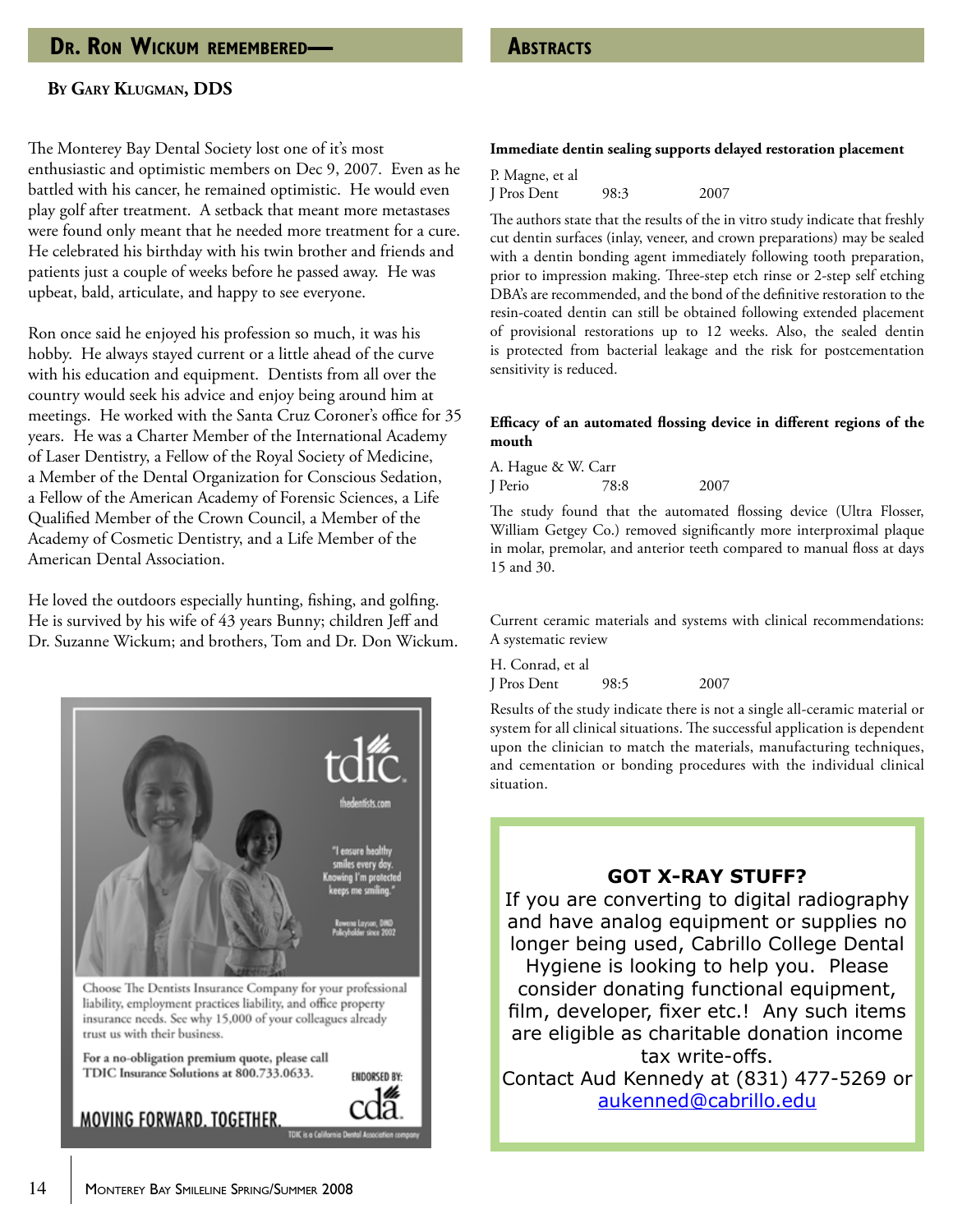# **Dental Administrative Assistant/Dental Front Office Skill Certificate**

Interested in a career in Dental Administrative Assistant/Dental Front Office? Need a couple extra units for a full load to keep financial aid? Brush up on your dental/medical terminology. New certificate program coming to Cabrillo soon!

| <b>AVAILABLE SPRING 2008</b>              | <b>UNITS</b>  | <b>COURSES COMING SOON</b>                 | <b>UNITS</b> |  |  |  |
|-------------------------------------------|---------------|--------------------------------------------|--------------|--|--|--|
| DH155 Dental Terminology                  |               | DH157 Beginning Law & Ethics               |              |  |  |  |
| CABT103A Data Entry                       |               | <b>DH159 Dental Insurance</b>              | 2.5          |  |  |  |
| MA172 Medical Office<br><b>Procedures</b> |               | DH 199 Career Work Experience<br>Education |              |  |  |  |
| MA184 Health Care Com. &<br>Etiquette     | $\mathcal{P}$ |                                            |              |  |  |  |
| <b>RECOMMENDED COURSES</b>                |               |                                            |              |  |  |  |
| <b>ENGL 100 or 1A</b>                     |               | MA178 Medical Spanish                      |              |  |  |  |

# New Course: **DH155 Dental Terminology** Instructor: **Bridgete Clark, RDH, DDS**

Starting February 22, 2008

**Fridays 9:00 am-12:00 noon**

3 units; 3 hours Lecture

Teaches fundamentals of dental/medical word building. Provides a background for any dental or medical course. Great class for anyone interested in the dental profession. Credit/no credit grade.





Specializing in Life . Health . Disability . Long-Term Care

Anna Badger, CLTC Ca license # 0A01225



 $877 - 849 - 5628 \sim 510 - 568 - 9032$  fax  $anna@abadger-insurance.com$ www.abadger-insurance.com

Anna Badger Insurance Services... Evaluating your needs and educating you to provide the right insurance protection for you, your family and your business since 1991.

The Smileline is published by the Monterey Bay Dental Society, 8 Harris Court, #A2, Monterey, CA 93940 (831) 658-0168. This newsletter solicits and will publish, space permitting, signed articles relating to dentistry but will assume no responsibility for the opinions or validity of the theories contained therein.

Subscription rate for non-MBDS members is \$15.00 per year. Acceptance of advertisements in no way constitutes professional endorsement by the MBDS. This publication is printed by Sir Speedy, Monterey, CA 93940.

*Cover photo by Bruce Donald Design by Robert Packard*